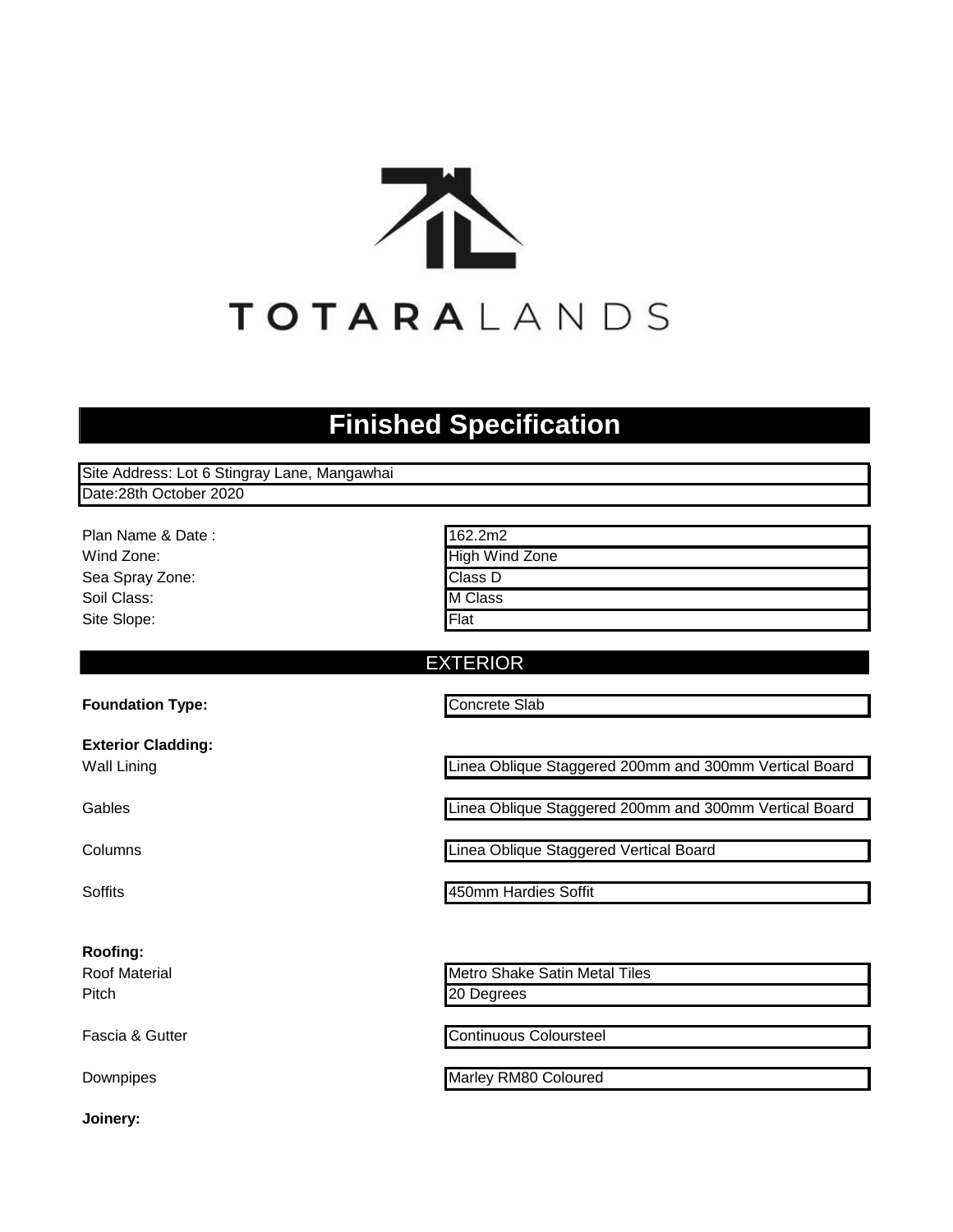Entrance Door Entrance Door Hardware Colour Matched Hardware Jambs & Liners Obscured Glass Double Glazing

#### **Garage Doors:**

Door Type Remotes

| Bradnams SR18 Grooved Aluminium Front Door |  |
|--------------------------------------------|--|
| Yale Assure Digital Lock YRL256NRSN        |  |
| Included                                   |  |
| Painted                                    |  |
| Stippolite - Bathroom & Ensuite            |  |
| Included throughout except Garage          |  |

Dominator Futura Smooth Sectional Door 2100H x 4800W 1x Wall Mount and 2x Portable

# INTERIOR

## **Wall, Ceiling, & Lining:**

Framing Wall Lining Ceiling Lining Stud Height Ceiling Battens External Corners Stopping **Scotia Skirtings** Wet Area Skirtings Architraves

### **Wardrobe & Linen Shelving:**

#### **Interior Doors:**

Door Type Cavity Slider Door Stops Door Hardware Internal Garage Door Hardware Colour Privacy Lock

#### **Wet Areas:**

Walls **Ceilings** Tiled Showers

#### **Finishings:**

Ceilings & Cornices Walls & Doors Jambs/Architraves/Skirtings Wet Areas

| Laserframe 90x45 H1.2 KD Timber Frame |
|---------------------------------------|
| Elephant Board 10mm                   |
| Elephant Board 10mm                   |
| 2400                                  |
| Timber                                |
| Goldline Round                        |
| Level 4 Paint Finish                  |
| Gib Cove 55mm                         |
| Beveled Pine 60mm                     |
| Tiled 100mm with Aluminium Trim       |
| Beveled Pine 40mm                     |

#### Included

| Humes Hollowcore Paint Quality 1980mm high x 810mm wide |
|---------------------------------------------------------|
| Not Applicable                                          |
| Miles Nelson 85mm Satin Chrome                          |
| Miles Nelson S Range                                    |
| Passage Set                                             |
| Satin Chrome                                            |
| Bathroom & Ensuite                                      |

| Bathroom, Ensuite, Laundry  |
|-----------------------------|
| Elephant Board10mm Aqualine |
| Elephant Board10mm Aqualine |
| Elephant Board10mm Aqualine |

| Paint Finish - Matt White                                  |
|------------------------------------------------------------|
| Paint Finish - Dulux Wash n Wear - Single Colour Allowance |
| Paint Finish - Enamel - Same Colour as Walls & Doors       |
| Paint Finish - Enamel                                      |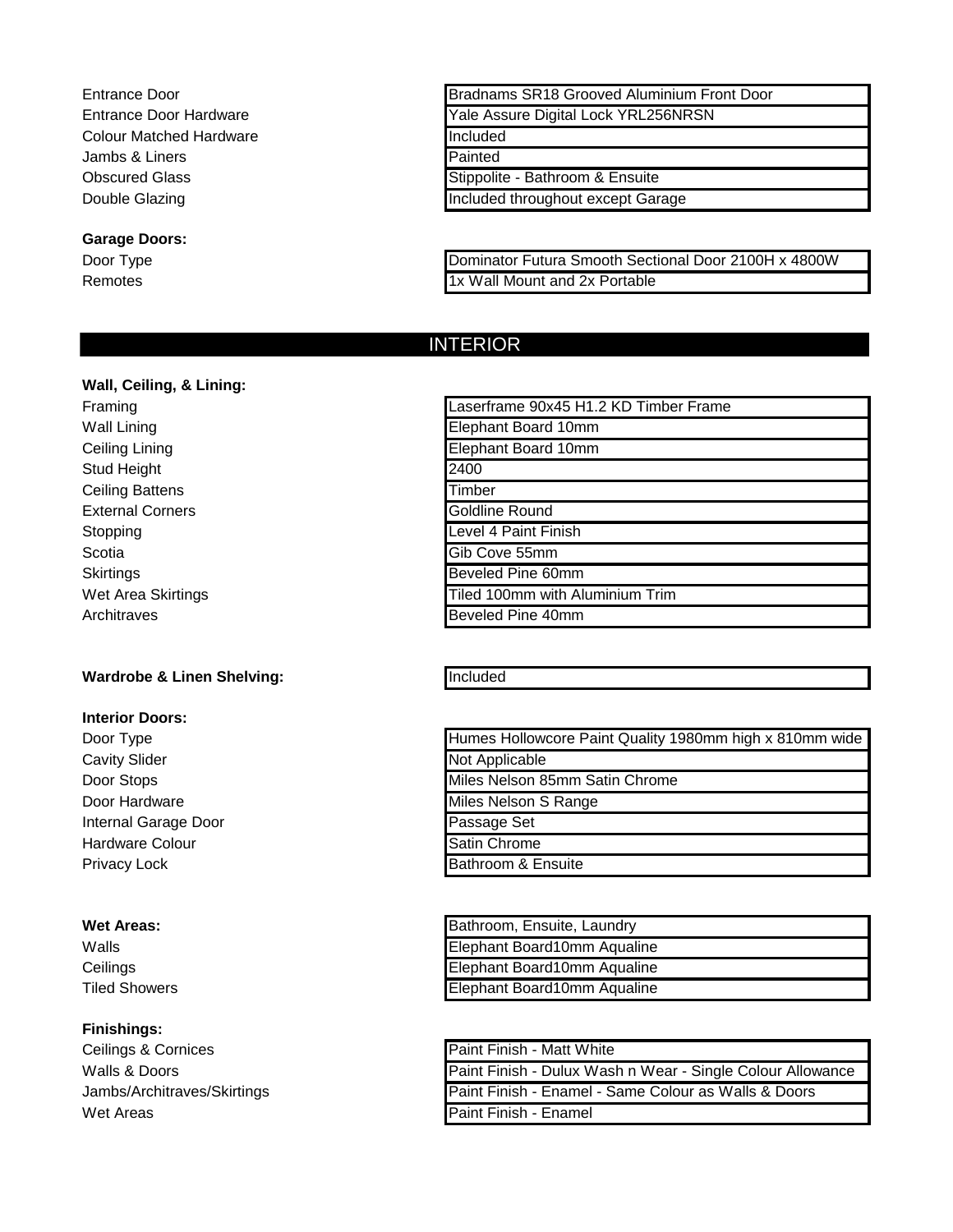#### **Insulation:**

Walls **Ceilings** Garage

#### **Tiles:**

Walls Wall Tile Selected Bath Surround Bath Surround Tile Selected Above Vanities Kitchen Splashback Kitchen Splashback Tile

#### **Kitchen Area:**

**Tapware** Water Feed to Fridge

#### **Appliances:**

Dishwasher Ceramic Hob **Oven** Concealed Power Pac

### **Bathroom:**

Shower Shower Model Number Shower Mixer Shower Rose Vanity Vanity Colour Basin Mixer Mirror Toilet Toilet Roll Holder Bath Bath Mixer Bath Spout Towel Rail Heat/Fan/Light

### **Ensuite:**

Shower Shower Model Number Shower Mixer Shower Rose Vanity Vanity Colour Basin Mixer Mirror

| Ecowool R2.2 |  |
|--------------|--|
| Ecowool R3.6 |  |
| Excluded     |  |

Project White Tile 300 x 600 - PROWHG30X60 Tiled Bath Face/Cradle & Wall to 300mm high Included Project White Tile 300 x 600 - PROWHG30X60 Studio 100 x 300mm White STUWHG10x30 Tiled Shower to 2100mm High Included in Ensuite only Laid in a Square Pattern. Excludes Moasics & Feature Tiles Excluded Entire Length of Bench to Underside of Rangehood Included

| Refer to Plan Attached  |
|-------------------------|
| LeVivi Aspen Sink Mixer |
| Excluded                |
|                         |

| TBD Bosch or Fisher & Paykel |
|------------------------------|
| TBD Bosch or Fisher & Paykel |
| TBD Bosch or Fisher & Paykel |
| BPP152L                      |

| Clearlite Cezanne 1000 x 1000 Round Moulded Wall Bright |
|---------------------------------------------------------|
| 1CZ2B11MCRX                                             |
| Methven Glide Shower Mixer GLHPSCP                      |
| Methven Futura FU Satinjet Slide Rail Shower FU2011CP   |
| Newtech Frank 750mm Wall Hung- 9000                     |
| <b>White Gloss</b>                                      |
| Methven Glide Basin Mixer GLBCP                         |
| Newtech Westfield 750 x 700mm Mirror - 9083             |
| Newtech Sienna Back to Wall Suite - 8010                |
| <b>Heirloom Centro Fixed Toilet Roll Holder YCTRNF</b>  |
| Newtech Frank Drop in Bath 1700mm - 7812                |
| Methven Glide Shower Mixer GLHPSCP                      |
| Methven Glide Wall Mounted Spout GLSPWBTCP              |
| Newtech Evoke 4 Bar Heated Towel Ladder - CL120         |
| Manrose 3n1 Heat Fan Light                              |

| Clearlite Cezanne 1000 x 1000 Round Tiled Wall Bright |
|-------------------------------------------------------|
| 1CZ2B11RTLRX                                          |
| Methven Glide Shower Mixer GLHPSCP                    |
| Methven Futura FU Satinjet Slide Rail Shower FU2011CP |
| Newtech Frank 750mm Wall Hung - 9000                  |
| <b>White Gloss</b>                                    |
| Methven Glide Basin Mixer GLBCP                       |
| Newtech Westfield 750 x 700mm - 9083                  |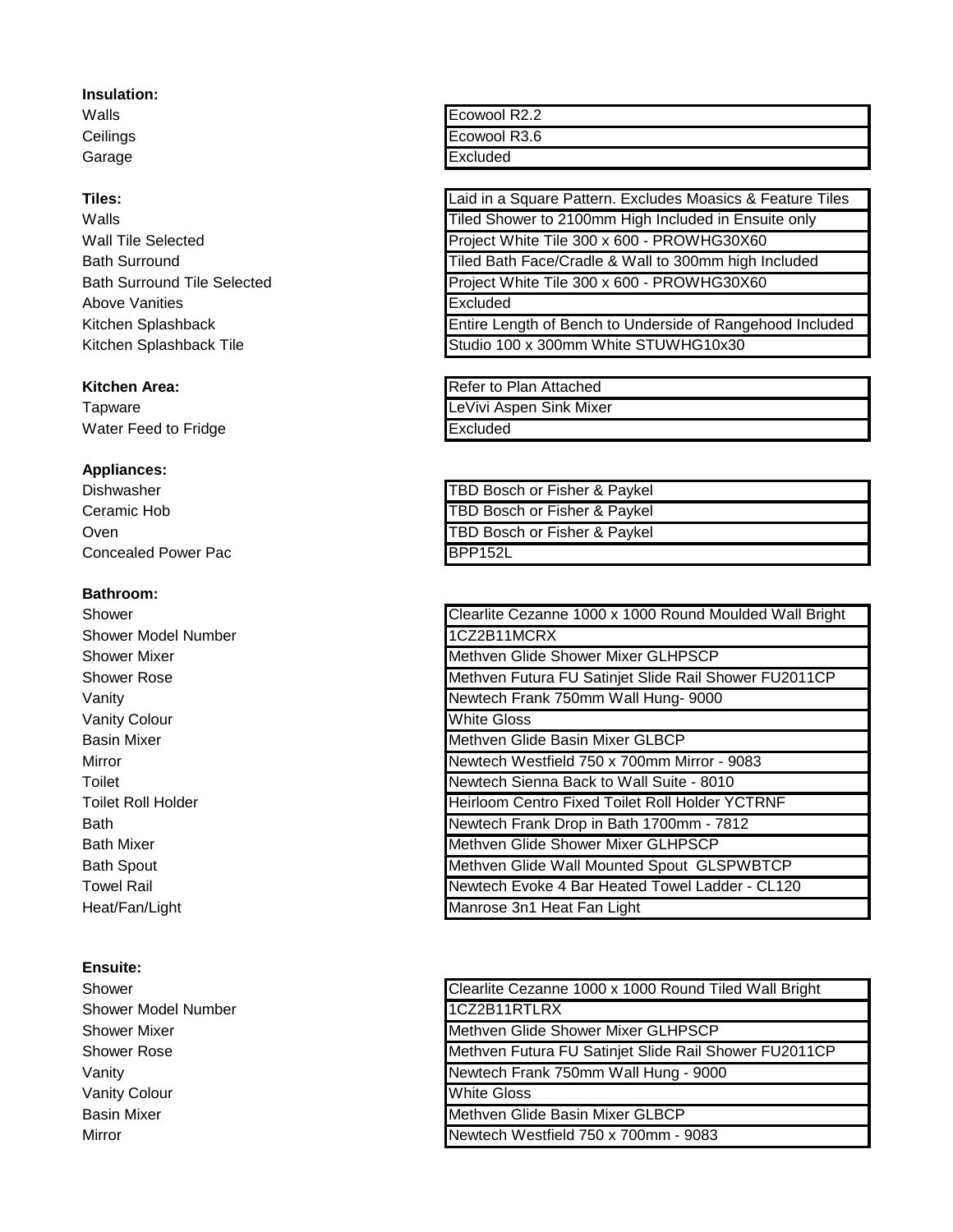Toilet Toilet Roll Holder Towel Rail Heat/Fan/Light

**Laundry:**

Laundry Tub

**Hot Water:** Electric

**Outside Taps:**

**Ceiling Hatch:**

**Heat Pump:** Internal Unit Placement External Unit Placement

Newtech Sienna Back to Wall Suite - 8010 Heirloom Centro Fixed Toilet Roll Holder YCTRNF Newtech Evoke 4 Bar Heated Towel Ladder - CL120 Manrose 3n1 Heat Fan Light

Robinhood ST3101 Supertub

Rinnai Cooper SS 180L MP 3kw Cylinder

2x Included

Included

Back to Back placement Gree Lomo 5.3kw - GWH18QD Included End wall of lounge

# ADDITIONAL INCLUSIONS

**Floor Coverings:**

Tiles Areas

Alpine Flooring: Type of Alpine Areas

Carpet Type of Carpet **Underlay** Areas

Garage Carpet

**Attic:** Attic Stairs Attic Trusses

Laid in Square Pattern. Excludes Moasics and Feature Tiles Bathroom, and Ensuite

Tile Warehouse - European Oak 17A01 Entrance, Living, Kitchen, Dining incl Pantry and Study Nook

Malmo 33oz SDN 11mm, 120kg High Density Foam Bedrooms and Hallway incl Robes and Cupboards

Excluded

**Excluded** Excluded

# EXCAVATIONS & SITE PREPARATION

**Drainage:**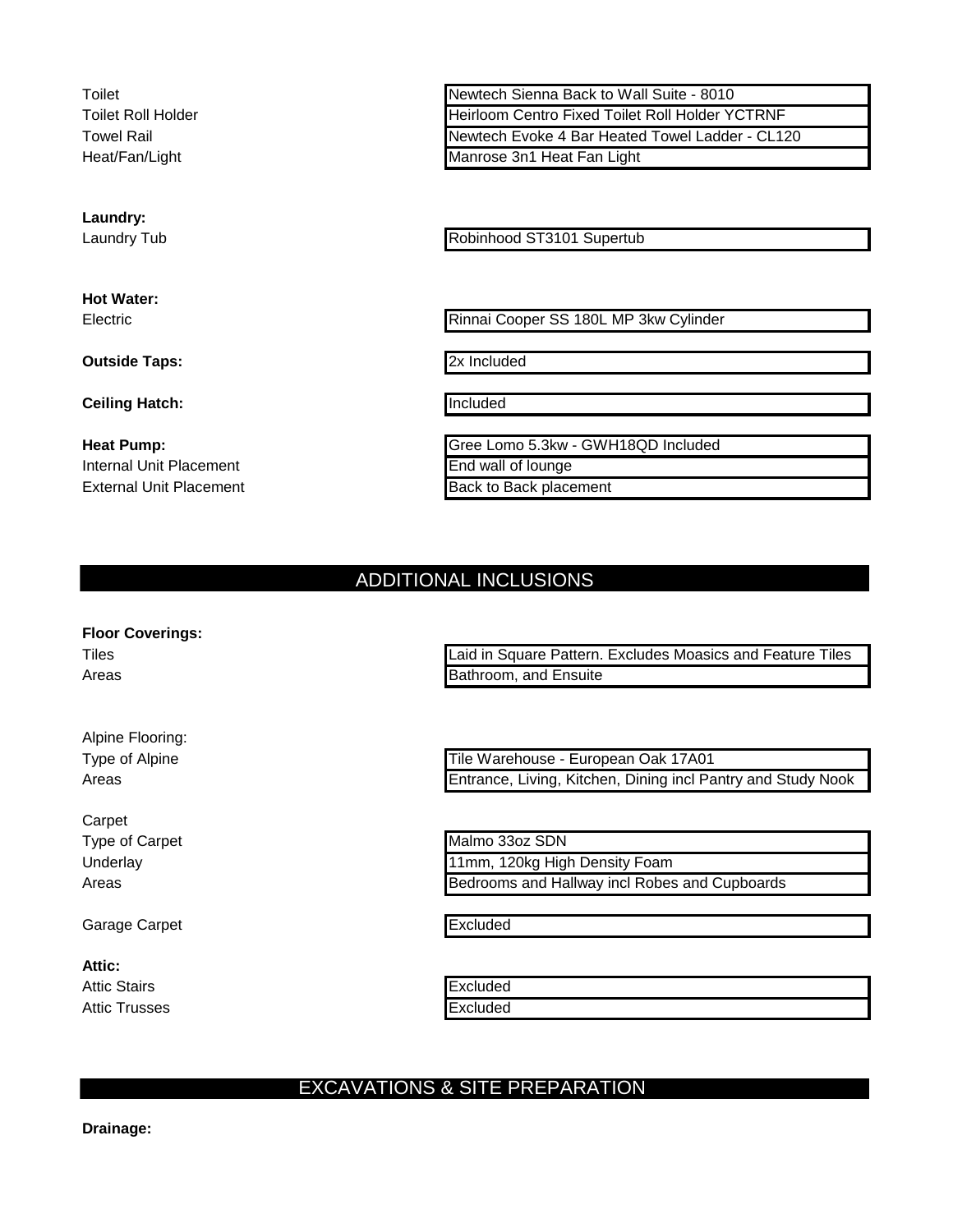Drainage/Stormwater Septic Design Grinder Pump Firefighting Attenuation

Water Tanks x1

Water Pump Pump Cover Temporary Water Supply

**Exterior Concrete:**

Driveway/Paths/Patio Concrete Vehicle Crossing Vehicle Crossing Application

Included Not Required **Excluded** Included

Concrete 22,500L Fully Burried

Submersible Included

Not Required

Westmoreland Homes Ltd

| Standard Grey Concrete Included 70m2 |  |
|--------------------------------------|--|
| Not Required                         |  |
| Not Required                         |  |

# *EXTERIOR* **Colour Scheme**

| Cladding 1                            |                                                     |
|---------------------------------------|-----------------------------------------------------|
| <b>Type</b>                           | Linea Oblique Vertical Staggered 200 & 300mm Boards |
| Finish                                | Resene                                              |
| Colour                                | Resene Double Foundry                               |
|                                       |                                                     |
| <b>Cladding 2</b>                     |                                                     |
| <b>Type</b>                           |                                                     |
| <b>Finish</b>                         |                                                     |
| <b>Colour</b>                         |                                                     |
|                                       |                                                     |
| <b>Cladding 3</b>                     |                                                     |
| <b>Type</b>                           | Not Applicable                                      |
| <b>Finish</b>                         |                                                     |
| Colour                                |                                                     |
|                                       |                                                     |
| <b>Columns/Posts</b>                  |                                                     |
| <b>Type</b>                           | <b>Glulum Post</b>                                  |
| <b>Finish</b>                         | Linea Oblique                                       |
| Colour                                | Resene Double Foundry                               |
|                                       |                                                     |
| <b>Exposed Trusses</b>                |                                                     |
| <b>Type</b>                           | Not Applicable                                      |
| <b>Finish</b>                         |                                                     |
| Colour                                |                                                     |
| Finish of S/Steel fixings (ie. Painte |                                                     |
| <b>Colour of fixings (if painted)</b> |                                                     |
|                                       |                                                     |

**Roof Cladding**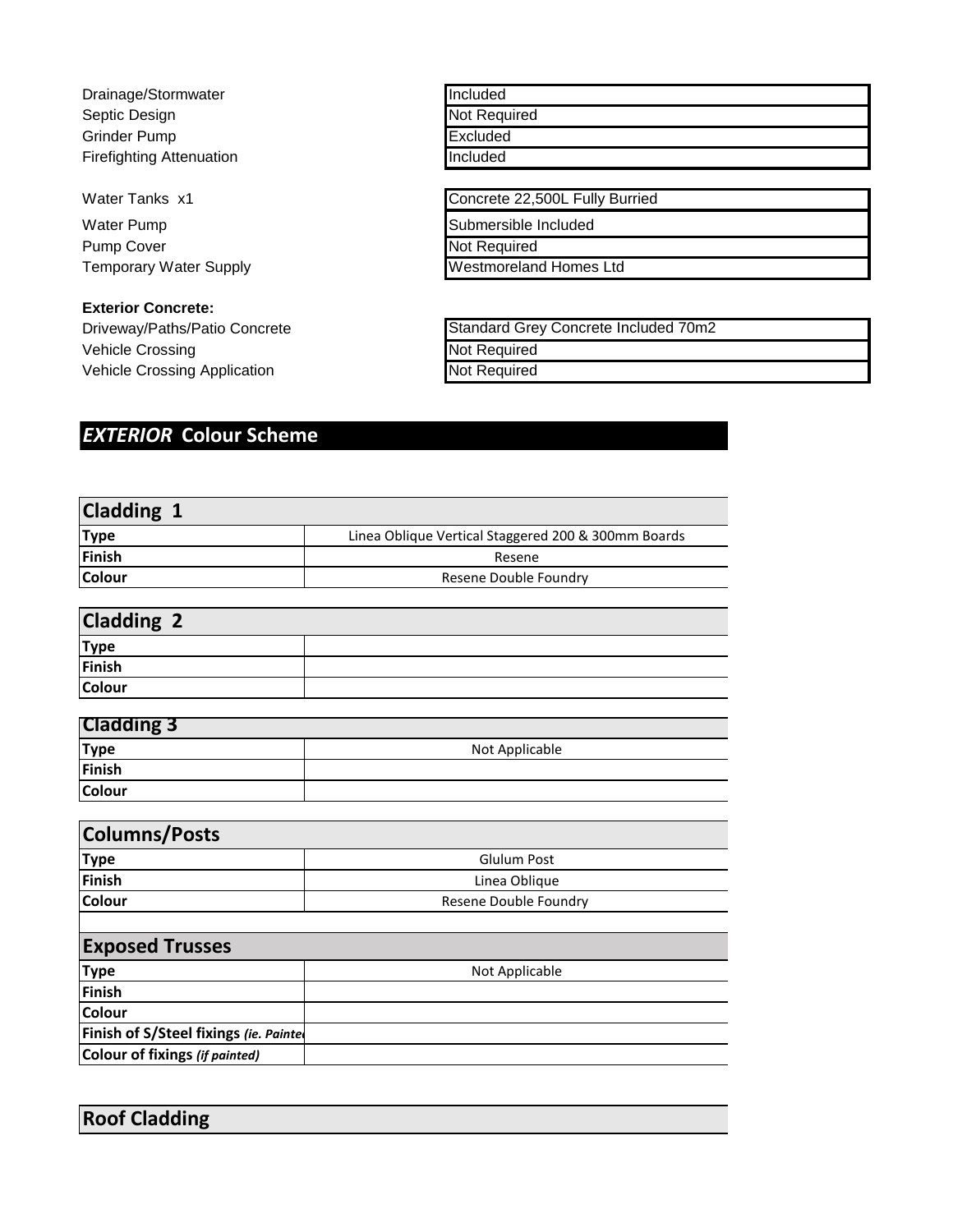| <b>Type</b>                                 | <b>Metro Metal Tiles</b> |
|---------------------------------------------|--------------------------|
| <b>Profile</b>                              | <b>Shake Satin</b>       |
| <b>Colour</b>                               | Ebony                    |
| <b>Ridge Flashing (priced for standard)</b> | Ebony                    |

| Gutter                      |                       |
|-----------------------------|-----------------------|
| Type (plastic, metal)       | Continuous Colorsteel |
| <b>Profile (if plastic)</b> | Not Applicable        |
| l Colour                    | Ebony                 |

| Down Pipes    |                 |
|---------------|-----------------|
| <b>Type</b>   | Marley Coloured |
| <b>Colour</b> | <b>Black</b>    |

| Fascia        |                              |
|---------------|------------------------------|
| <b>Type</b>   | <b>Colorsteel Continuous</b> |
| <b>Colour</b> | Ebony                        |

 $\overline{\phantom{0}}$ 

 $\overline{a}$ 

| <b>Entry Door</b>                 |                                     |
|-----------------------------------|-------------------------------------|
| Model #                           | Bradnams SR18 Entrance Door         |
| <b>Colour</b>                     | Textura                             |
| <b>Pull Handle</b>                | Not Applicable                      |
| Pull Handle & lock position on do | Not Applicable                      |
| <b>Entry Door Hardware</b>        | Yale Assure Digital Lock YRL256NRSN |

| <b>Garage Door</b> |                      |
|--------------------|----------------------|
| <b>Type</b>        | Dominator            |
| Profile            | <b>Futura Smooth</b> |
| <b>Colour</b>      | Ebony                |

| Joinery                        |                          |
|--------------------------------|--------------------------|
| <b>Type</b>                    | <b>Bradnams Standard</b> |
| Profile                        | Residential              |
| <b>Colour</b>                  | Textura                  |
| <b>Cat Door &amp; Location</b> | Not Applicable           |

| <b>Glazing</b>                     |                    |
|------------------------------------|--------------------|
| <b>Type (standard, Low E, etc)</b> | Standard           |
| <b>Tint colour</b>                 | Not Applicable     |
| <b>Obscure Glass style</b>         | Stippolite         |
| <b>Obscure to What Rooms?</b>      | Bathroom & Ensuite |

| <b>Soffits</b>                              |                    |
|---------------------------------------------|--------------------|
| <b>Type</b>                                 | Hardies 450mm Wide |
| Direction of Grooves (only if Plywol        | Not Applicable     |
| <b>Finishing Lines (ie, 75x50) (only if</b> | Not Applicable     |
| <b>Colour</b>                               | White              |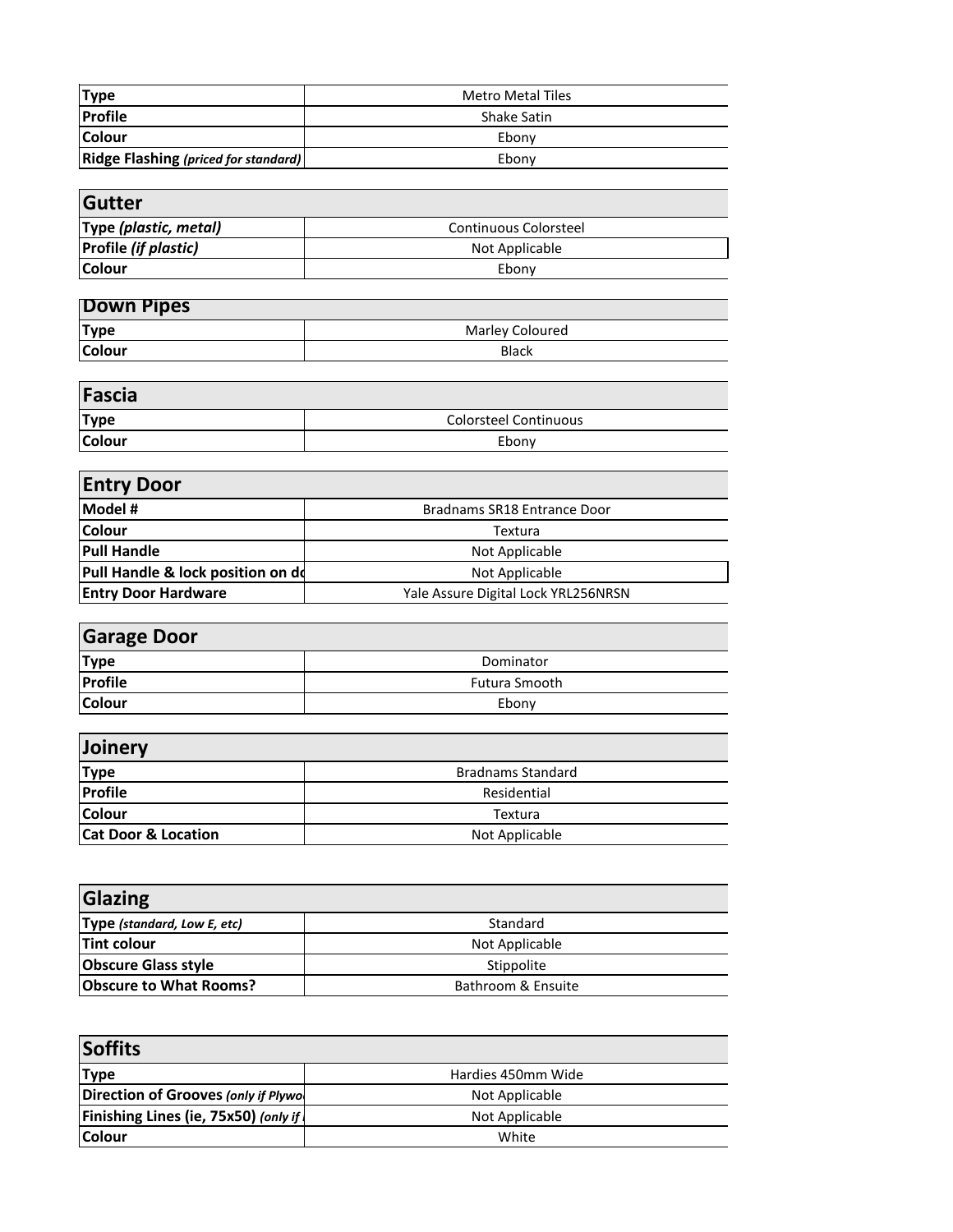| <b>Garage Surround Colour</b> | ப− |
|-------------------------------|----|
|                               |    |

| <b>Water Tank</b>          |                         |
|----------------------------|-------------------------|
| Type (plastic or concrete) | Concrete Buried 25,000l |
| Colour (if plastic)        |                         |
|                            |                         |
| $\blacksquare$             |                         |

| <b>Pump Cover</b> |                                |
|-------------------|--------------------------------|
| <b>Type</b>       | Not required. Submersible pump |
| <b>Colour</b>     |                                |

# *INTERIOR* **Colour Scheme**

| <b>Painting Finish for 2 Colour System</b> |                  |
|--------------------------------------------|------------------|
| Ceiling/Cornice                            | White            |
| <b>Walls</b>                               | Resene 1/4 Cloud |
| <b>Feature Walls</b>                       | Not Applicable   |
| <b>Doors</b>                               | Resene 1/4 Cloud |
| Architraves/Jambs                          | Resene 1/4 Cloud |
| <b>Skirting</b>                            | Resene 1/4 Cloud |
| <b>Wallpaper</b>                           | Not Applicable   |

| <b>Floor Coverings - Living Areas</b> |                                                     |
|---------------------------------------|-----------------------------------------------------|
| <b>Entrance</b>                       | Tile Warehouse Alpine Flooring - European Oak 17A01 |
| Laundry                               | Tile Warehouse Alpine Flooring - European Oak 17A01 |
| <b>Kitchen</b>                        | Tile Warehouse Alpine Flooring - European Oak 17A01 |
| <b>Dining</b>                         | Tile Warehouse Alpine Flooring - European Oak 17A01 |
| Hall                                  | Malmo Berlin 33oz SDN - Luster                      |
| <b>Storage</b>                        | Tile Warehouse Alpine Flooring - European Oak 17A01 |
| Living                                | Malmo Berlin 33oz SDN - Luster                      |
| Media Room                            | Not Applicable                                      |
| <b>Bedrooms</b>                       | Malmo Berlin 33oz SDN - Luster                      |
| Garage                                | <b>Natural Concrete</b>                             |
| <b>Stairs</b>                         | Not Applicable                                      |
| <b>HWC</b>                            | Malmo Berlin 33oz SDN - Luster                      |
| <b>Under Stairs Cupboard</b>          | Not Applicable                                      |
| <b>Tiling Grout Colour</b>            | Not Applicable                                      |

| <b>Floor &amp; Wall Coverings Bath, Ensuite, WC</b> |                                            |
|-----------------------------------------------------|--------------------------------------------|
| <b>Bathroom Flooring</b>                            | Bellingen Charcoal Matt Tile 600 x 600     |
| <b>Bathroom Walls (paint or tiled)</b>              | Paint                                      |
| <b>Height of Tiled Walls if required</b>            | Not Applicable                             |
| Above Bath & Surround (Tile choid                   | Project White Tile 300 x 600 - PROWHG30X60 |
| <b>Height of Tiled Bath Surround if</b>             | 300 <sub>mm</sub>                          |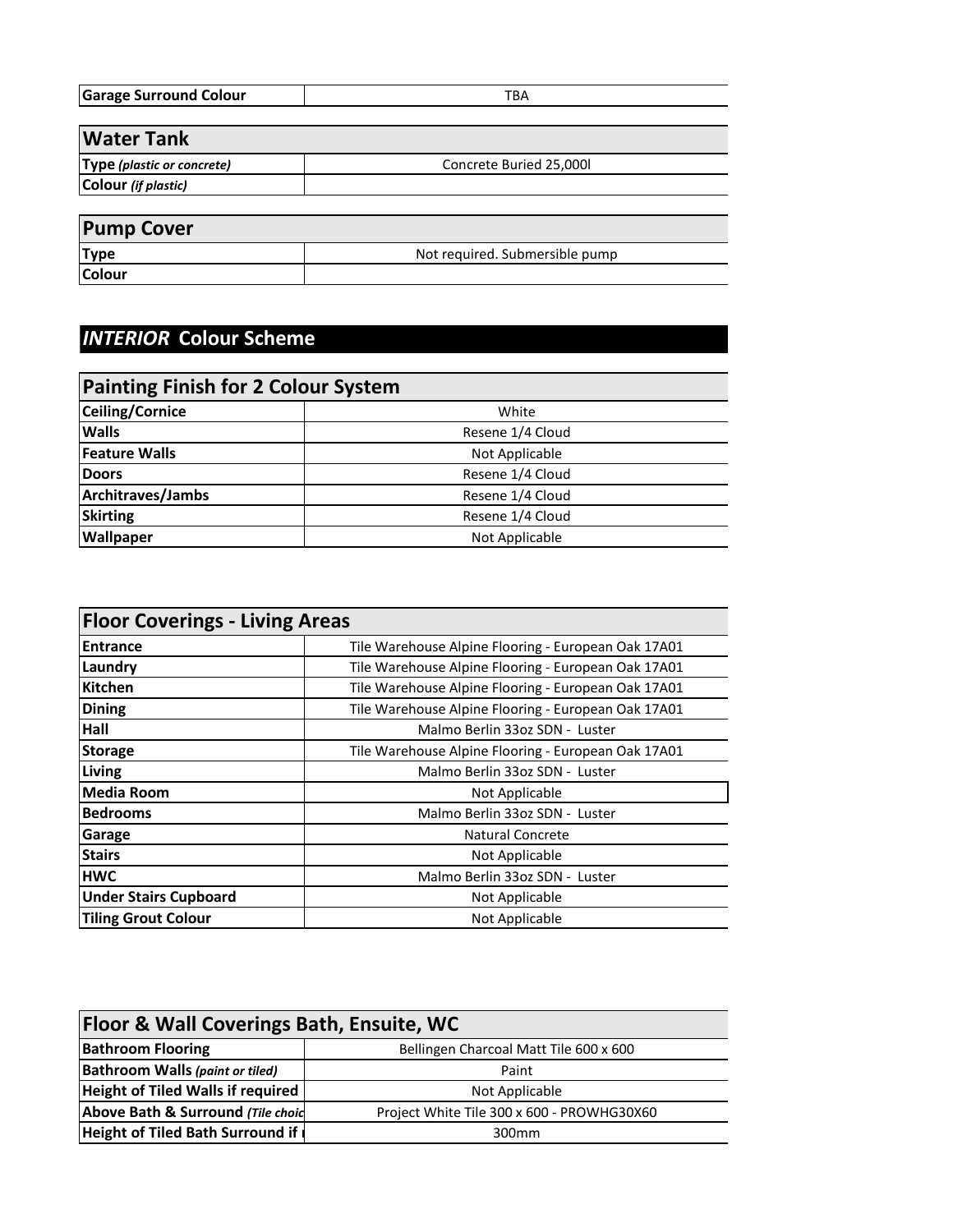| <b>Bath face (Acrylic or tile)</b>        | Project White Tile 300 x 600 - PROWHG30X60 |
|-------------------------------------------|--------------------------------------------|
| Shower Floor (Acrylic or tile)            | Acrylic                                    |
| Shower Walls (Acrylic or tile)            | Acrylic                                    |
| <b>Height of Tiled Walls if required</b>  | Not Applicable                             |
| Above Vanity (Paint or tile)              | Paint                                      |
| <b>Height of Tiles above Vanity if re</b> | Not Applicable                             |
| <b>Foot Rest Yes/No</b>                   | Not Applicable                             |
| <b>Shampoo Niche Yes/No</b>               | Not Applicable                             |
| <b>Tiling Grout Colour</b>                | Grey - Tiler to confirm shade              |

| <b>Ensuite Flooring</b>                  | Bellingen Charcoal Matt Tile 600 x 600     |
|------------------------------------------|--------------------------------------------|
| <b>Ensuite Walls (Paint or tiled)</b>    | Paint                                      |
| <b>Height of Tiled Walls if required</b> | Not Applicable                             |
| <b>Above Ensuite Bath &amp; Surround</b> | Not Applicable                             |
| Height of Bath Surround if requi         | Not Applicable                             |
| <b>Bath Face (Acrylic or tile)</b>       | Not Applicable                             |
| <b>Shower Walls (Acrylic or tile)</b>    | Project White Tile 300 x 600 - PROWHG30X60 |
| <b>Height of Tiled Walls if required</b> | 2100mm                                     |
| <b>Shower Floor (Acrylic or tile)</b>    | Acrylic                                    |
| <b>Above Vanity (Paint or tile)</b>      | Paint                                      |
| Height of Tiles above vanity if re-      | Not Applicable                             |
| Foot Rest Yes/No                         | Not Applicable                             |
| <b>Shampoo Niche Yes/No</b>              | Not Applicable                             |
| <b>Tiling Grout Colour</b>               | Grey - Tiler to confirm shade              |

| Separate WC Flooring               | Not Applicable |
|------------------------------------|----------------|
| Separate WC Walls (Paint or tiled) | Not Applicable |
| Above Vanity (Paint or tile)       | Not Applicable |
| <b>Tiling Grout Colour</b>         | Not Applicable |

| <b>Bathroom Fixtures</b>                      |                                                |
|-----------------------------------------------|------------------------------------------------|
| <b>Shower</b>                                 | Clearlite Sierra 1000x1000 Moulded wall        |
| <b>Frame Colour</b>                           | <b>Bright</b>                                  |
| Model #                                       | 1CZ2B11MCRX                                    |
| <b>Shower Mixer</b>                           | Methyen Glide GLHPSCP                          |
| <b>Shower Mixer Position</b>                  | Master Bedroom Wall                            |
| <b>Shower Rose/ Slide Shower</b>              | Methven Futura FU Satinjet Slide Rail FU2011CP |
| <b>Shower Rose/Slide Shower Posit</b>         | <b>Master Bedroom Wall</b>                     |
|                                               |                                                |
| <b>Vanity Style</b>                           | Newtech Frank 750mm Wall Hung                  |
| Colour                                        | <b>White Gloss</b>                             |
| Model #                                       | 9000                                           |
| <b>Basin Tap</b>                              | Methven Glide GLBCP                            |
| <b>Basin Tap position (if not pre-drilled</b> | Pre-drilled                                    |
|                                               |                                                |
| <b>Mirror Style</b>                           | Newtech Westfield Mirror 750 x 700mm           |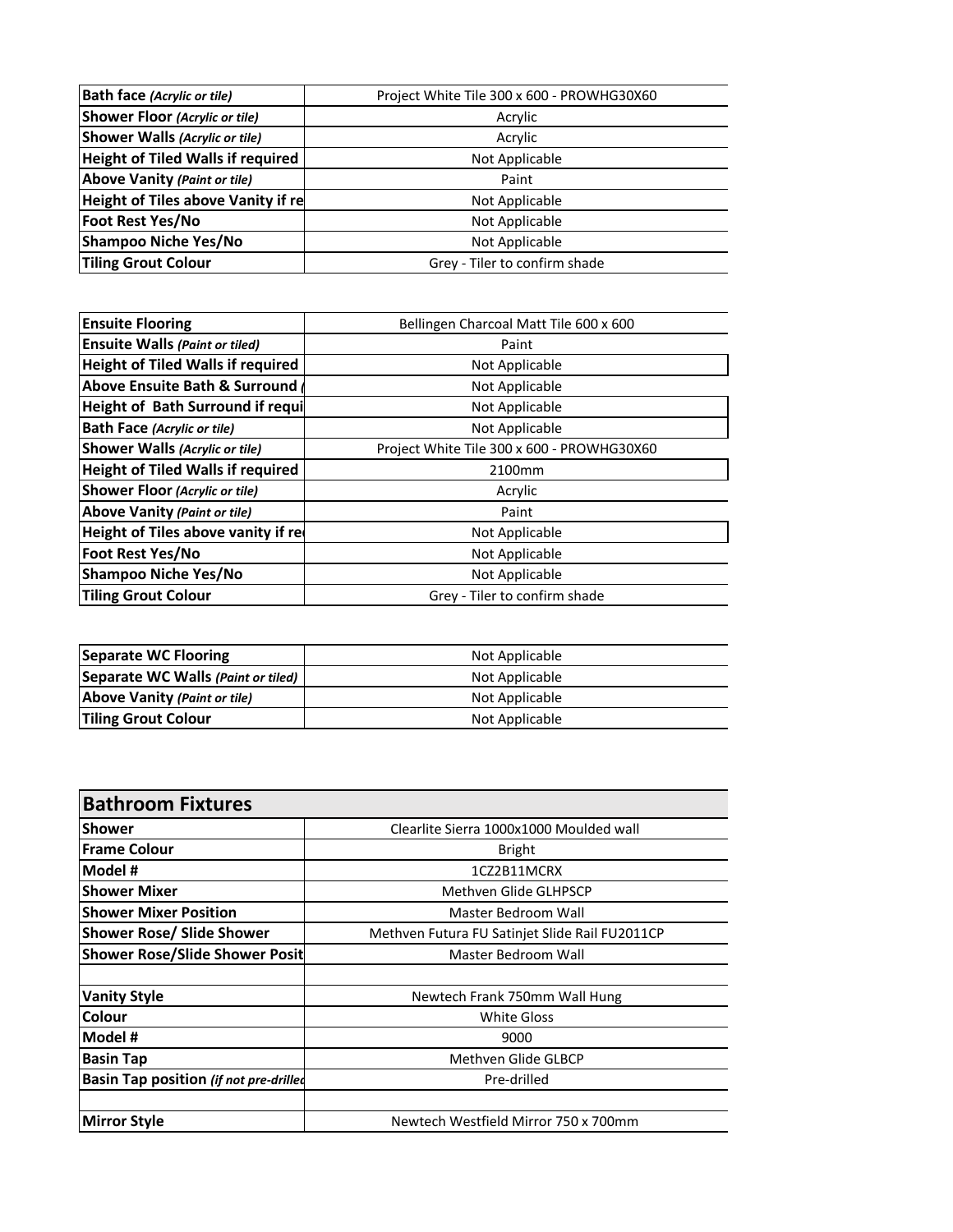| Colour                             | Not Applicable                           |
|------------------------------------|------------------------------------------|
| Model #                            | 9083                                     |
|                                    |                                          |
| <b>Toilet Style</b>                | Newtech Sienna back to wall suite        |
| Model #                            | 8010                                     |
| <b>Toilet Roll Holder</b>          | Heirloom Centro fixed toilet roll holder |
| Model #                            | <b>YCTRNF</b>                            |
| <b>Bath Style</b>                  | Newtech Frank 1700mm Drop in             |
| Colour                             | White                                    |
| Free Standing Yes/ No              | No                                       |
| Model #                            | 7812                                     |
| <b>Bath Mixer</b>                  | Methven Glide GLHPSCP                    |
| <b>Bath Mixer Position on Wall</b> | Centre of Back Wall                      |
| <b>Bath Spout</b>                  | Methven Glide GLSPWBTCP                  |
| <b>Bath Spout Position on Wall</b> | <b>Centre of Back Wall</b>               |
| <b>Towel Rail</b>                  | Newtech Evoke Heated Round Towel Ladder  |
| Model #                            | CL120                                    |
|                                    |                                          |
| <b>Tower Cabinet Style</b>         | Not Applicable                           |
| Colour                             |                                          |
| Door Hinging Left or Right Hand    |                                          |
| Model #                            |                                          |

| <b>Ensuite Fixtures</b>                   |                                                 |
|-------------------------------------------|-------------------------------------------------|
| <b>Shower</b>                             | Clearlite Cezanne Tiled Wall Shower 1000 x 1000 |
| <b>Frame Colour</b>                       | <b>Bright</b>                                   |
| Model #                                   | 1CZ2B11RTLRX                                    |
| <b>Shower Mixer</b>                       | Methyen Glide GLHPSCP                           |
| <b>Shower Mixer Position</b>              | <b>Exterior Wall</b>                            |
| <b>Shower Rose / Slide Shower</b>         | Methven Futura FU Satinjet Slide Rail FU2011CP  |
| <b>Shower Rose/ Slide Shower Posit</b>    | <b>Exterior Wall</b>                            |
|                                           |                                                 |
| <b>Vanity Style</b>                       | Newtech Frank 750mm Wall Hung                   |
| Colour                                    | <b>White Gloss</b>                              |
| Model #                                   | Frank 750mm                                     |
| <b>Basin Mixer</b>                        | Methven Glide GLBCP                             |
| <b>Basin Mixer Position (if not pre-d</b> | Pre-Drilled                                     |
|                                           |                                                 |
| <b>Mirror Style</b>                       | Newtech Westfield 750 x 700mm                   |
| Colour                                    | Not Applicable                                  |
| Model #                                   | 9083                                            |
|                                           |                                                 |
| <b>Towel Rail</b>                         | Newtech Evoke 4 Bar Round Heated Towel Ladder   |
| Model #                                   | $CL-120$                                        |
|                                           |                                                 |
| <b>Toilet Style</b>                       | Newtech Sienna Back to Wall Toilet Suite        |
| Model #                                   | 8010                                            |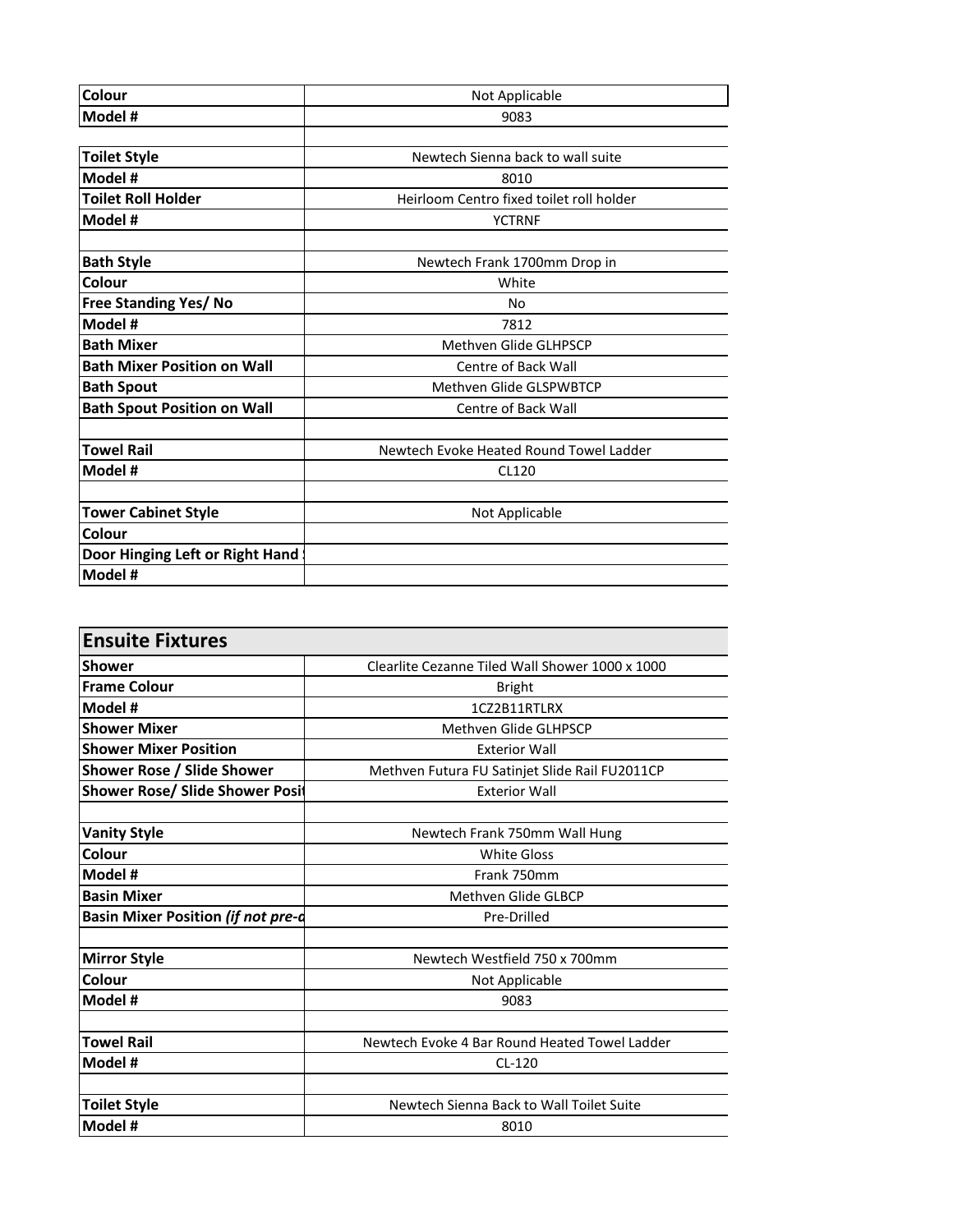| <b>Toilet Roll Holder</b>       | Heirloom Centro Fixed |
|---------------------------------|-----------------------|
| Model #                         | <b>YCTRNF</b>         |
|                                 |                       |
| <b>Bath Style</b>               | Not Applicable        |
| Colour                          |                       |
| <b>Free Standing Yes/No</b>     |                       |
| <b>Bath Mixer</b>               |                       |
| <b>Bath Mixer Position</b>      |                       |
| <b>Bath Spout</b>               |                       |
| <b>Bath Spout Position</b>      |                       |
|                                 |                       |
| <b>Tower Cabinet Style</b>      | Not Applicable        |
| Colour                          |                       |
| Door Hinging Left or Right Hand |                       |
| Model #                         |                       |

| <b>Interior Doors/Handles</b>        |                  |
|--------------------------------------|------------------|
| Door Type                            | Miles Nelson     |
| <b>Door Handles Style</b>            | Sara             |
| <b>Back Plate Round or Square</b>    | Round            |
| Door Handle Colour                   | <b>BN/Chrome</b> |
| <b>Cavity Slider Flush pull Type</b> | Not Applicable   |
| Model # for Flush Pulls              | Not Applicable   |

| <b>Kitchen</b>                  |                                     |
|---------------------------------|-------------------------------------|
| <b>Benchtop Style</b>           | Silstone Engineered Sto+B347:G381ne |
| Colour                          | White Storm                         |
| <b>Edge Finish</b>              | Square Edge                         |
| <b>Doors Style</b>              | Melamine                            |
| Colour                          | <b>TE White</b>                     |
| <b>Finish</b>                   | Natural                             |
| <b>Kick Board Colour/Height</b> | <b>TE White</b>                     |
| <b>Handles Style</b>            | Estrata 4021, 240mm                 |
| Colour<br>Model #               | <b>BN</b><br>Estrata 4021, 240mm    |
| <b>Sink Style</b>               | Undermounted                        |
| Colour<br>Model #               | ELGQ105                             |
| <b>Tap Model</b>                | LeVivi Aspen Sink Mixer             |
| Left/Centre/Right to be drilled | Centre                              |
| <b>Filter Tap Position</b>      | Not Applicable                      |